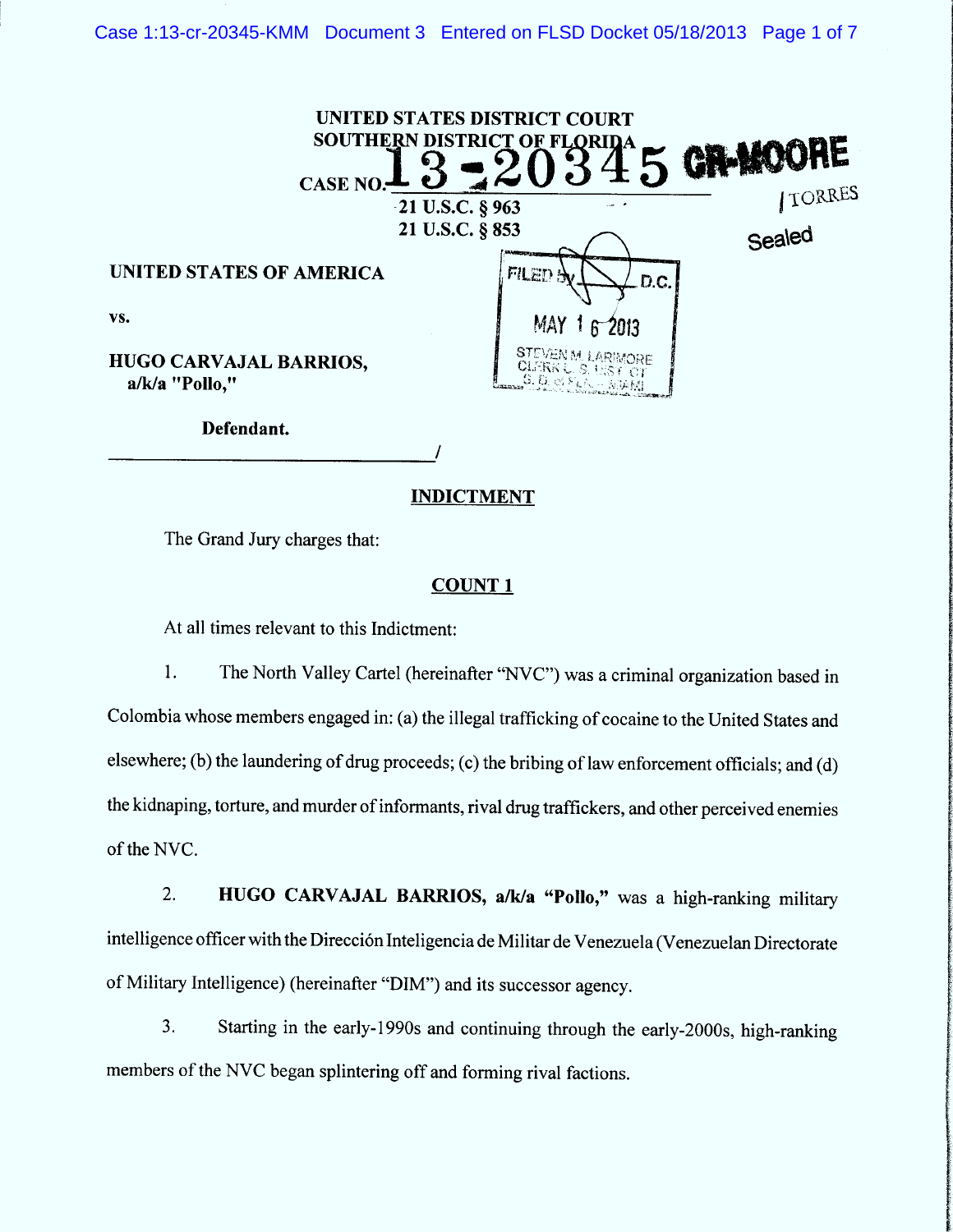4. From at least as early as 1998 until his death on or about January 29, 2008, the exact dates being unknown to the Grand Jury, Wilber Varela, a/k/a "Jabon," (hereinafter "Varela") was the leader of one of these NVC factions.

5. In and around 2004, the exact date being unknown to the Grand Jury, Varela relocated his base of operations to the country of Venezuela for reasons including the threat of capture by Colombian law enforcement authorities and the threat of violence from competing narcotraffickers.

6. Several of the high ranking members of Varela's faction also ultimately relocated to Venezuela.

From at least as early as in and around 2004 until his death on or about January 29, 7. 2008, the exact dates being unknown to the Grand Jury, Varela and other members of Varela's faction sent thousands of kilograms of cocaine from Venezuela to countries such as Mexico, with the knowledge that the cocaine would be unlawfully imported into the United States.

8. From at least as early as in and around 2004 until his death on or about January 29, 2008, the exact dates being unknown to the Grand Jury, Varela paid HUGO CARVAJAL BARRIOS, a/k/a "Pollo," and other high-ranking Venezuelan law enforcement and military officials to assist Varela's faction's drug trafficking activities.

HUGO CARVAJAL BARRIOS, a/k/a "Pollo," and other high-ranking Venezuelan 9. law enforcement and military officials assisted Varela's faction's drug trafficking activities by, among other things: 1) allowing members of Varela's faction to export cocaine from Venezuela; 2) providing members of Varela's faction with protedion from capture; and 3) providing information regarding the activities of Venezuelan military and law enforcement personnel.

10. Following Varela's death, members of his faction continued to pay HUGO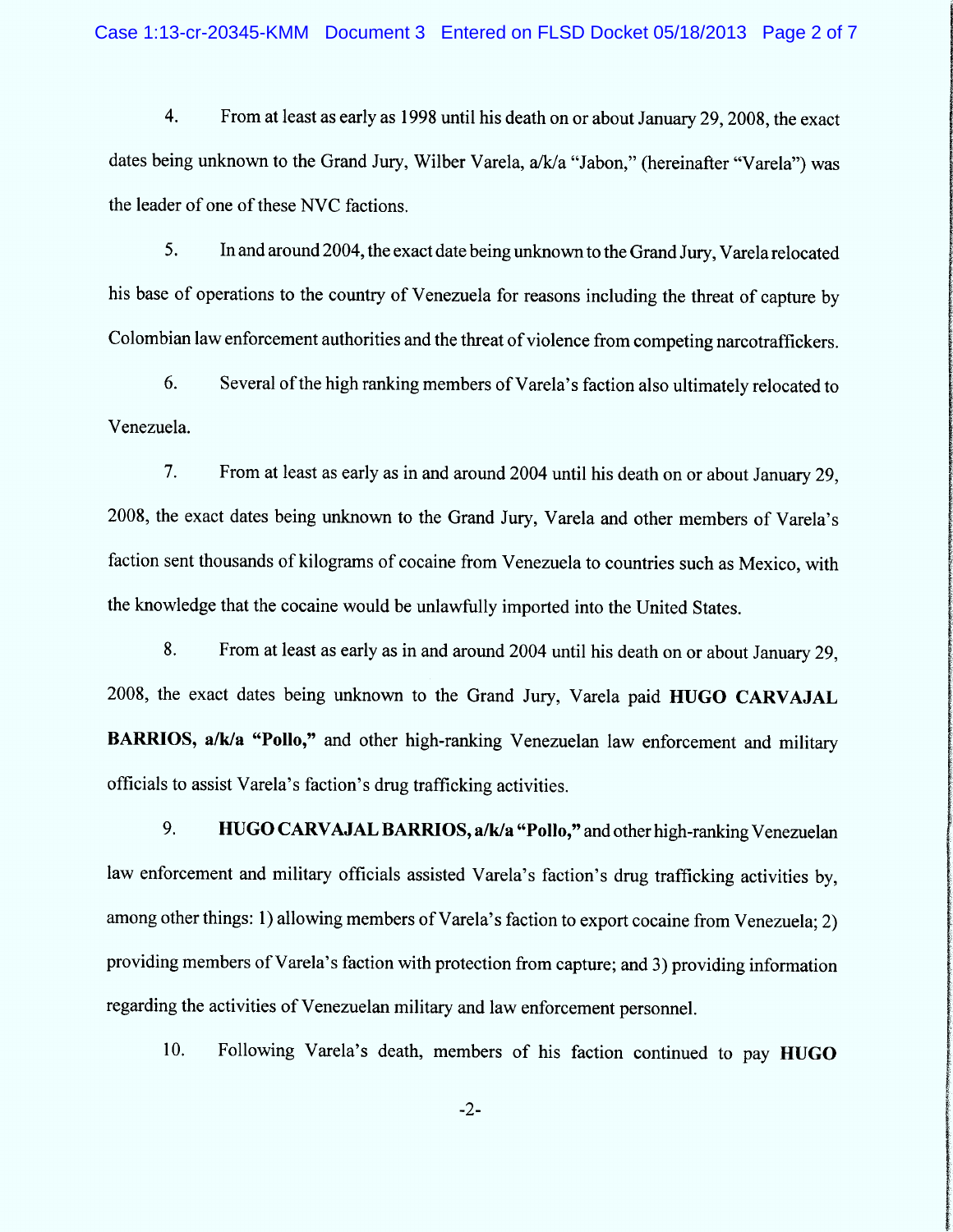CARVAJAL BARRIOS, a/k/a "Pollo," and other high-ranking Venezuelan law enforcement and military officials to assist their own drug trafficking activities.

11. In addition to the assistance described above in Paragraphs Nine and Ten, HUGO CARVAJAL BARRIOS, a/k/a "Pollo," sold hundreds of kilograms of cocaine to a member of Varela's faction.

12. From at least as early as in and around 2004 and continuing through in and around September 2010, the exact dates being unknown to the Grand Jury, HUGO CARVAJAL BARRIOS, a/k/a "Pollo," also provided assistance to narcotraffickers and their transportation organizations other than Varela and members of his faction.

13. HUGO CARVAJAL BARRIOS, a/k/a "Pollo," assisted these narcotraffickers and their transportation organizations by, among other things: 1) allowing these narcotraffickers and their transportation organizations to export cocaine from, and import money into, Venezuela; 2) providing these narcotraffickers and their transportation organizations with protection from capture; 3) providing information regarding the activities of Venezuelan military and law enforcement personnel; and 4) investing in cocaine loads being exported from Venezuela.

# (Conspiracy to Distribute Cocaine with the Knowledge and lntent that it will be Unlawfully Imported into the United States) 21 U.S.C. § 963

14. From at least as early as in and around 2004 and continuing through in and around September 2010, the exact dates being unknown to the Grand Jury, in the countries of Colombia, Venezuela, Mexico, and elsewhere, the defendant,

### HUGO CARVAJAL BARRIOS, a/k/a "Pollo,"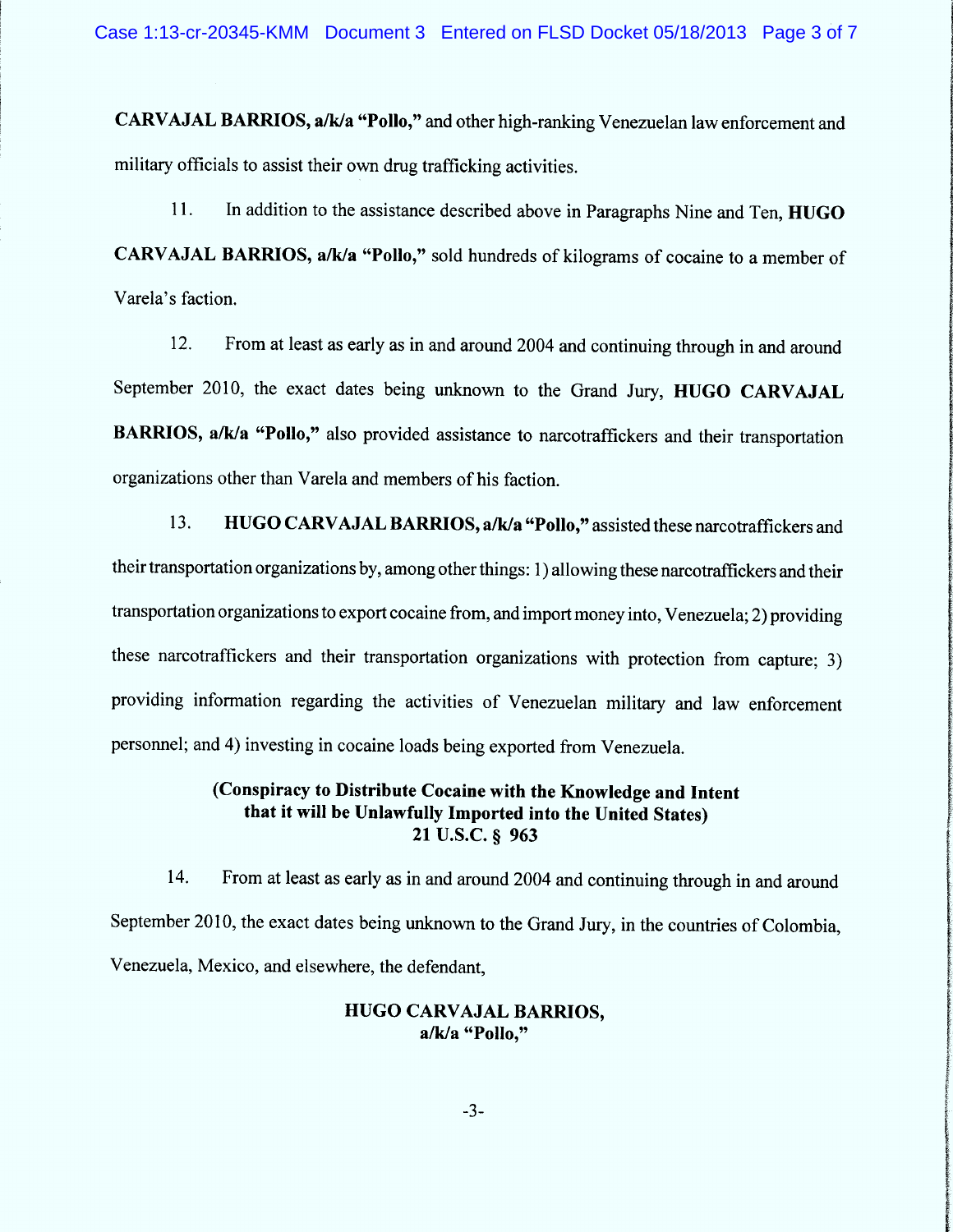did knowingly and willfully combine, conspire, confederate, and agree with Wilber Varela,  $a/k/a/$ ûtlabon,'' and with persons known and unknown to the Grand Jury, to distribute a controlled substance in Schedule II, knowing and intending that such controlled substance would be unlawfully imported into the United States, in violation of Title 21, United States Code, Sections 959(a)(1) and 959(a)(2); al1 in violation of Title 21, United States Code, Section 963.

15. Pursuant to Title 21, United States Code, Section 960(b)(1)(B), it is further alleged that this violation involved five (5) kilograms or more of a mixture and substance containing a detectable amount of cocaine.

## FORFEITURE ALLEGATIONS

16. The allegations of this Indictment are re-alleged and by this reference fully incorporated herein for the purpose of alleging forfeiture to the United States of America of certain property in which the defendant, HUGO CARVAJAL BARRIOS, a/k/a "Pollo," has an interest.

17. Upon conviction of a violation of Title 21, United States Code, Section 963, as alleged in this Indictment, the defendant shall forfeit to the United States any property constituting, or derived from, any proceeds obtained, directly or indirectly, as the result of such violation, and any property used, or intended to be used, in any manner or part, to commit, or to facilitate the commission of, such violation, pursuant to Title 21, United States Code, Sections 853(a)(1) and (2).

18. All pursuant to Title 21, United States Code, Section 853, as made applicable by Title